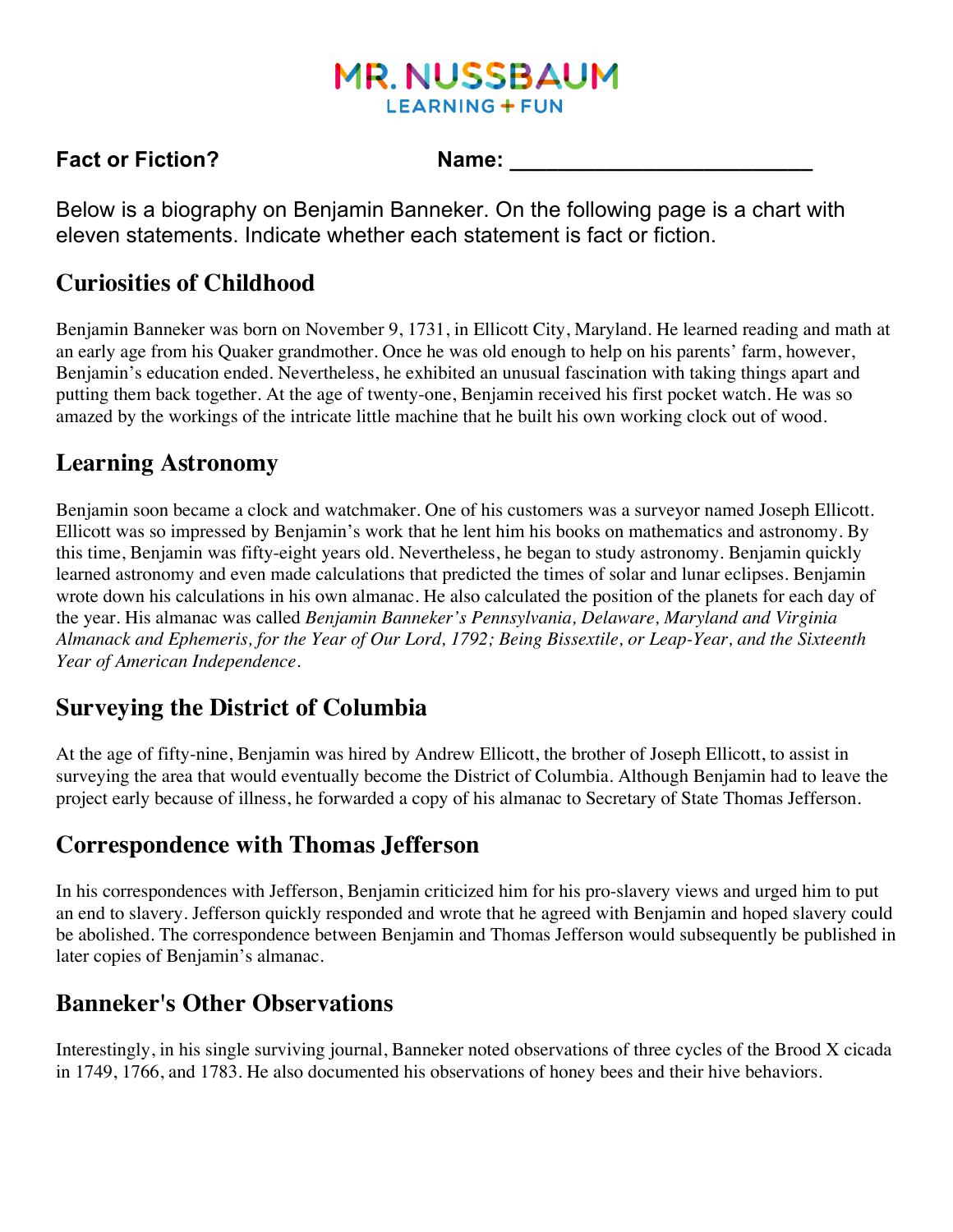# **Legacy**

Benjamin died in 1806 as a pioneer in both astronomy and civil rights. Unfortunately, many of his papers and writings were lost in a fire on the day of his funeral. Today, a new monument in Washington, DC is being planned for him.

|                                                                                                 | <b>FACT</b> | <b>FICTION</b> |
|-------------------------------------------------------------------------------------------------|-------------|----------------|
| Benjamin learned reading and math as an adult                                                   |             |                |
| Benjamin made calculations that predicted the times of lunar and<br>solar eclipses              |             |                |
| Benjamin was unable to complete his role in the surveying of the<br><b>District of Columbia</b> |             |                |
| Benjamin criticized Thomas Jefferson's views on slavery                                         |             |                |
| Benjamin calculated the positions of the planets for each day of the<br>year                    |             |                |
| Thomas Jefferson refused to respond to Benjamin's criticisms                                    |             |                |
| Benjamin also made observations of various insects                                              |             |                |
| Most of Benjamin's papers and writings have survived since his<br>death                         |             |                |
| Benjamin Banneker is considered a pioneer in more than one field                                |             |                |
| Benjamin Banneker did not think slavery should be abolished                                     |             |                |
| The Brothers Ellicott played an important role in Benjamin's life                               |             |                |
|                                                                                                 |             |                |